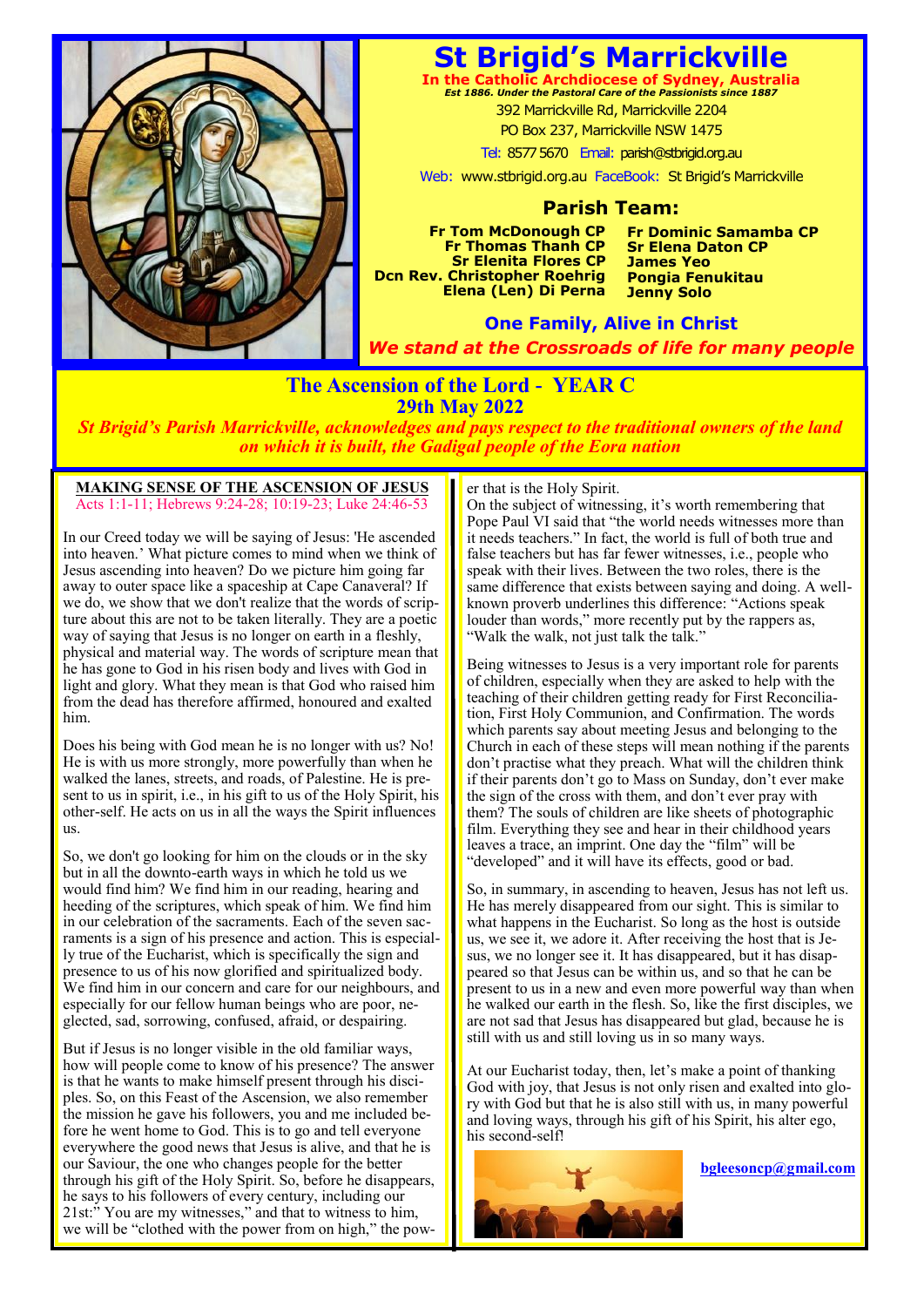# St. Brigid's Young

**Beacons** 



**Parents and Families** 

**Altar Training Day**

St Brigid's Parish needs your help.



*"Offer Jesus your hands, your thoughts and your time, and he will not fail to reward you, granting you true joy." Pope Francis 2021.*

There will be a very special Altar Training

Session for those wishing to become an Altar Server as well as those experienced servers who would like to increase their knowledge and skills, to act as role models for our newer servers.

If you have not yet made your First Holy Communion, you are still welcome to attend the training session and you will be able to serve once you have received the Blessed Sacrament. Those Young Beacons who might be a little bit too young for altar training are still very

welcome to join us for all or part of the event!

All families are very welcome to join!

**Date:** Saturday 11th June 2022

**Altar Training:** 2:00 - 5:00 pm in St. Brigid's Church

**Mass:** 5:00 pm in St. Brigid's Church

**Dinner and Prayer:** 6:00 pm in the Shrublands Hall

**Please RSVP:** [christopher@stbrigid.org.au](mailto:christopher@stbrigid.org.au)



St Joseph's Enfield

**June Healing Mass** Friday 3rd June, 2022



Celebrant: Fr Stephen Onyekwere

Rosary: 7pm, Mass: 8pm, Reconciliation: 7-8pm, Prayer and Praise: 7.30pm, Exposition after Mass

> St Joseph's Catholic Church 126 Liverpool St, Enfield For more information contact Rose 9642 2359 or 0412 115 961 Email: rosetwymansydney@gmail.com

# *Pilgrimages to Cambodia &Vietnam 2022/2023*

Following our wonderful and successful pilgrimages to Vietnam in 2011, 2014, and 2016, and Cambodia in 2016, we will be offering two pilgrimages in the New Year.

We will be working in **Cambodia** from December 28th 2022, until January 5th, 2023. With our partners, Volunteer Building Cambodia

(https://www.volunteerbuildingcambodia.org/), we will build two houses for poorer families in rural Siem Reap. Our work will further help the VBC Community School, which provides education for disadvantaged rural students.

We will also be in **Vietnam** from January 8th to 19th, 2023. We will be working with disabled orphans, children born HIV+, and other disadvantaged children and families.,

The cost for each of these pilgrimages is \$1500 per person, twin share. This will include accommodation and costs of working with our partners (houses, donations etc.). Any money left over will be made as donations to our partners

Expressions of interest close on June 15th, 2022

You will be responsible for travel, visas etc

For further details, don't hesitate to get in touch with Fr Peter Gardiner CP at cppilg2023@gmail.com

Follow us on Facebook at https://**www.facebook.com/ VietnamPilg23/ and https://www.facebook.com/ CambPilg23/** 

## **Walk with Christ**

Your are invited to celebrate our Faith by Walking with Christ….the first public Catholic celebration through the heart of Sydney since 2019



**Sunday 19th June 2022** Entertainment in Martin Place from 1.30pm

Procession begins at 2.30pm sharp Cnr Martin Place & Pitt St

www.sydneycatholic.org/walkwithchrist

# **Mass Texts: Ascension of the Lord**

**First Reading: Acts 1:1-11**  Why are you standing here looking into the sky? Jesus has been taken into heaven.

**Response:** God mounts his throne to shouts of joy: a blare of trumpets for the Lord.

**Second: Hebrews 9:24-28; 10:19-23;** He made Jesus to sit at his right hand in heaven.

**Gospel Acclamation: Lk 24:46-53** Alleluia, Alleluia Go and teach all people my gospel. I am with you always, until the end of the world. Alleluia!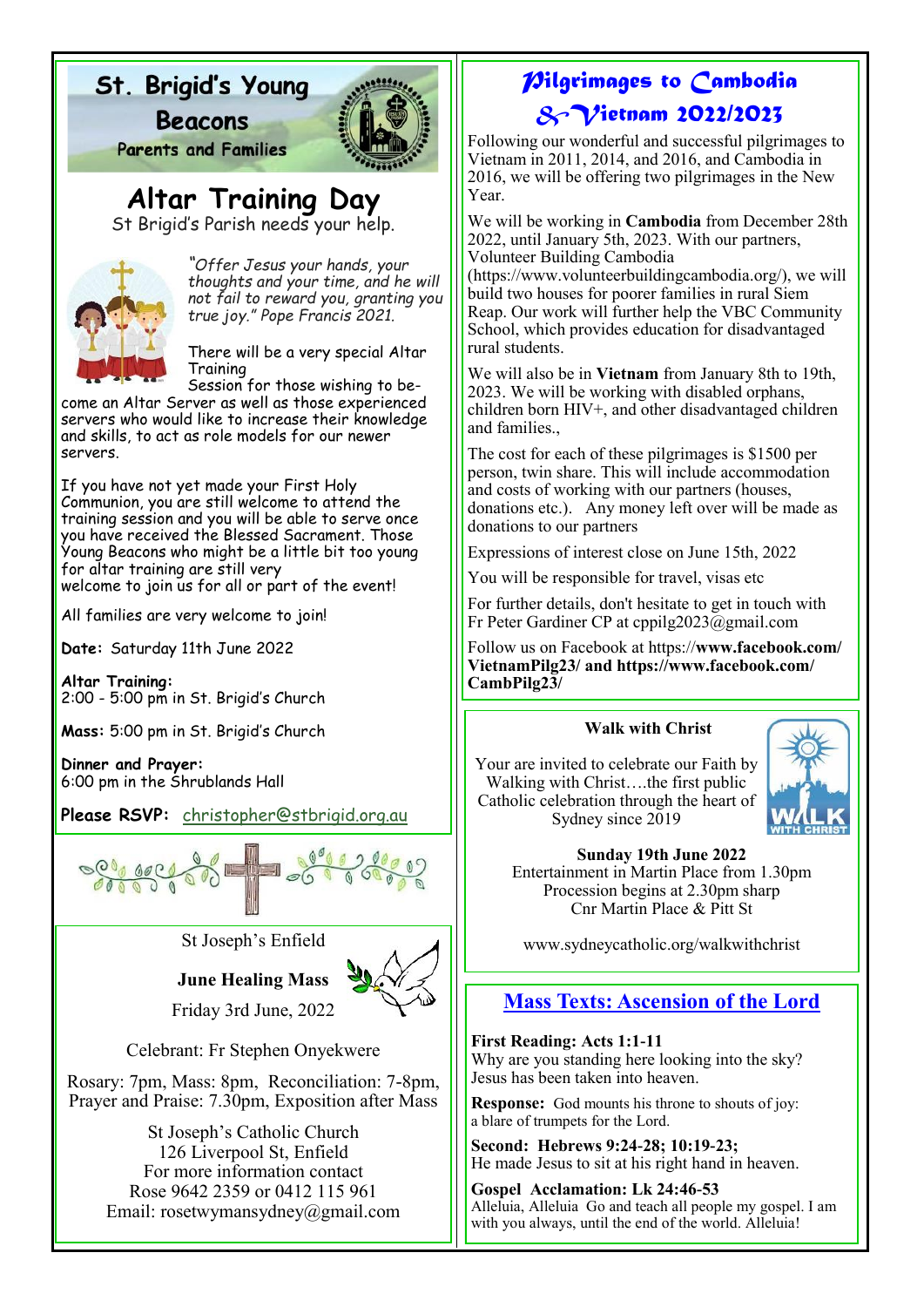## **INVITATION**

Second Assembly Meeting

invites you to attend a meeting

Bishop Terry Brady



for members of the Plenary Council and Parish Ambassadors to discuss the Agenda for the Second Assembly

On Wednesday June 15, 2022

6.00 -7.30pm at the Catholic Schools Building

38 Renwick Street, Leichhardt.

Light refreshments served from 5.30

Please advise of any dietary requirement

RSVP June 3 2022

Sr Jo Brady RSJ at jo.brady@sydneycatholic.org

## *Didaskó Online Catholic Adult Faith Formation*

The Parish Renewal Team is offering Sydney Catholics an opportunity to grow in their faith with spiritual, intellectual, human and practical formation. With a new short course on offer each month, *Didaskó* seeks to respond to Christ's Great Commission to "teach them the commands I have given you" (Mt 28:20), by building a culture of formation in our parishes. Courses are delivered online over three evenings by some of Sydney's best Catholic formators including Rev. Dr Gregory Morgan and Prof. Tracey Rowland. Cost: \$25 per course.

**Bishop Umbers** will present the first *Didaskó* course on **Wednesdays 1 and 8 June, and Tuesday 14 June** from 7:30pm – 8:45pm, with the topic "What Catholic Christians Believe: An Introduction to the Catechism."

Register at [www.gomakedisciples.org.au/cas-events/.](https://comms.sydneycatholic.org/ch/75218/bxqp8/2219737/2JH._o.1YSt_FgYWEGIDsxqITNu92ThlPqPyUpar.html) For more information, contact Helen Wagner at [parishrenewal@sydneycatholic.org.](mailto:parishrenewal@sydneycatholic.org)

#### **Safeguarding Office:**

Child sexual abuse is a crime. The appropriate people to deal with crimes are the police. If you, or anyone you know– have been abused, please contact the police. Alternatively, you can contact the Safeguarding and Ministerial Integrity Office on safeguardingenquiries@sydneycatholic.org or 9390 5810. You may also to speak to your Parish Priest who will be able to provide support and guidance. The Archdiocese has a legal obligation to report crimes to the police.

## **The Catholic Weekly - only \$2.00 at the Church doors**

PULPIT POINTS 29 May 2022

- Euthanasia: Leaders' failure a drop dead disgrace
- How euthanasia will affect Palliative Care
- Election 2022: Times toughen for Christians • North Korea: A church of silence
- Book reviews
- Heavenly hymns Richard Connolly

#### **Fr Mike Schmitz to Address the Archdiocese of Sydney | Live Online Saturday 28 May 2022 | 10 – 11:30am**

Fr Mike Schmitz, presenter of the 'Bible in a Year' podcast, will address the faithful of Sydney on the topic, 'Why make disciples? What our Tradition tells us about calling and forming disciples.'

In this fourth part of the *Reclaiming Evangelisation* series, Fr Mike will examine the great adventure of calling and forming disciples which saints and sinners have been living from the apostles until the present day.

Please register at [www.gomakedisciples.org.au/cas-events.](http://www.gomakedisciples.org.au/cas-events) Inquiries: [parishrenewal@sydneycatholic.org](mailto:parishrenewal@sydneycatholic.org)

Sydney Archdiocese Retreat Day-**LET THE FIRE FALL**  Saturday 4 June - 9am to 4.30pm Guest Speakers: Marina George & Ron Maldigri. Where: St Joseph's Parish Hall, Parker St, Rockdale Booking essential: www.trybooking.com/BYXKO or

call Helen 0433 455 114 Lunch will be served

# **St. Brigid' Outreach -**

### **AOK – Acts of Kindness Community Outreach**

You are invited to join us to serve people in need in Woolloomooloo.

**When**: 2<sup>nd</sup> and 4<sup>th</sup> Wednesday of each month. Leaving around 5:00pm from Shrublands Hall. Serving the homeless starts at 6:00pm and finishes around 7:15, return to Shrublands hall at approximately 7:30pm. Transport provided to and from Shrublands hall.

Spaces are limited to 4 people per session.

**RSVP:** outreach@stbrigid.org.au

**Recently Deceased:** Tony Xerri, Victims of shooting at Robb Elementary School in Uvalde, Texas

**Death Anniversaries:** Rosalia Bacchetto, Amy Alice Cloran, Anna Hoang Thi Ngan, William (Bill) Edwards, Annie Collins, John Michael Bell, Deolinda J Simoes, Elizabeth Rose Matthews, Joy Matthews, Rosa Batista, Antonia Farrugia, Vilma Vella

**Carrying Severe Illness:** Mely Siasat; Renato Di Perna; George Turchi; Josephine (Deacon Christopher's mother); Falakiko Sevelo Kama; Joseph Chaina; Elizabeth Pizzuto; John Thomas, James Misingongo, Fr Rob Egar, Mary Angela Thomas; Kevin Boyce

**Other Intentions:** Wendy Lamb, Francis "Frank" Dunlea